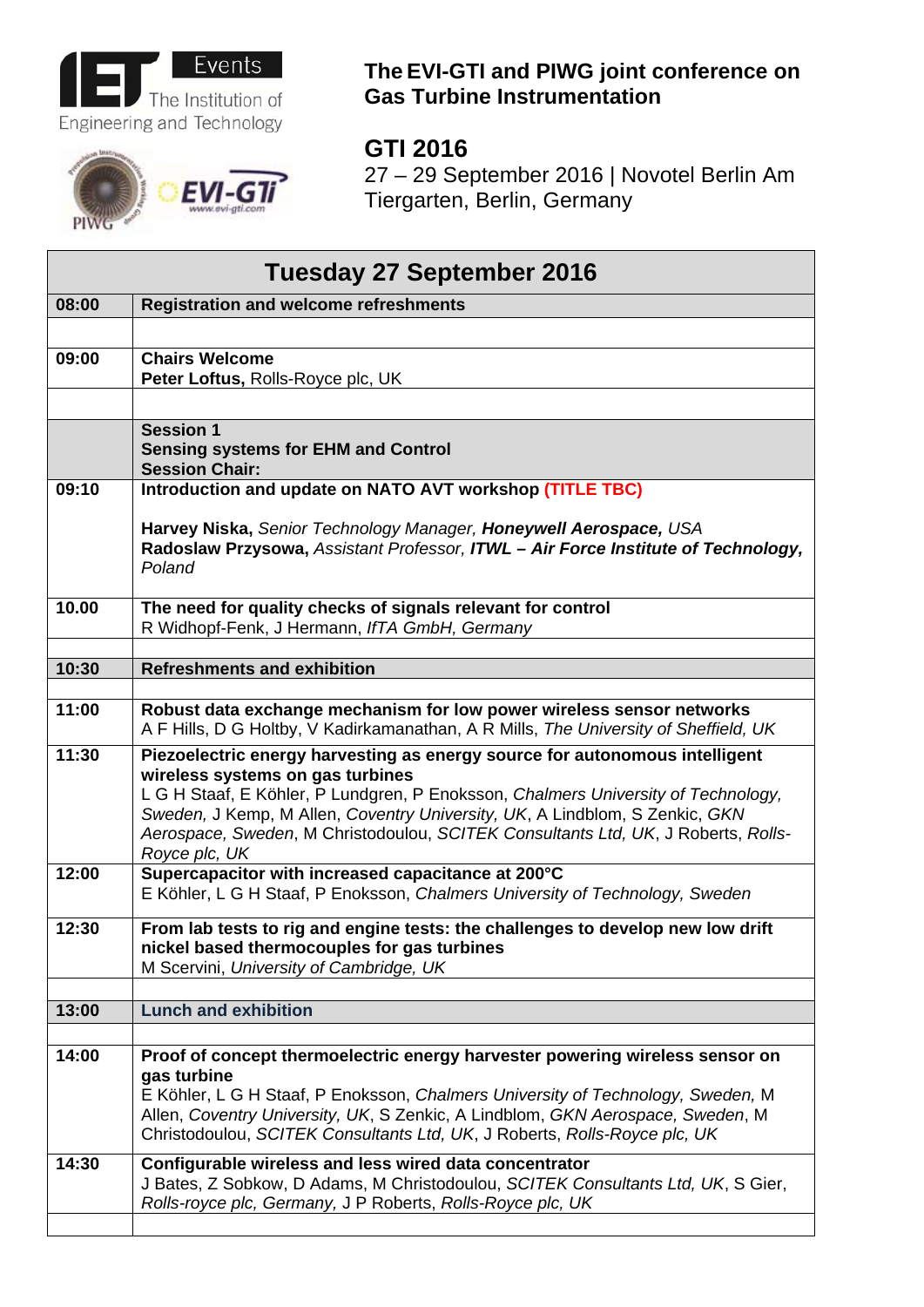| 15:00 | <b>Refreshments and exhibition</b>                                                                                                                                                                                            |
|-------|-------------------------------------------------------------------------------------------------------------------------------------------------------------------------------------------------------------------------------|
|       |                                                                                                                                                                                                                               |
|       | <b>Session 2</b>                                                                                                                                                                                                              |
|       | <b>Measurements in Flows</b>                                                                                                                                                                                                  |
|       | <b>Session Chair:</b>                                                                                                                                                                                                         |
| 15:30 | Traverse system for experimental characterization of low pressure turbine stages<br>A De Grassi, G Mattioli, G Angione, Loccioni Group, Italy, M Varriani, R Martoriello, V<br>Panizza, Avio Aero GE Aviation Business, Italy |
| 16:00 | Measurement of industrial gas turbine inlet air mass flow rate using a 3D<br>(cuboidal) ultrasonic sound path arrangement<br>A R Boucher, Real Time Power Inc., Switzerland, F Xin, Real Time Power Inc., USA                 |
| 16:30 |                                                                                                                                                                                                                               |
|       | Precursor for thermoacoustic instability in annular combustion systems, based<br>on output-only system identification                                                                                                         |
|       | D Rouwenhorst, J Hermann, IfTA GmbH, Germany                                                                                                                                                                                  |
|       |                                                                                                                                                                                                                               |
| 17:00 | <b>Conference chair closing remarks</b>                                                                                                                                                                                       |
|       | Peter Loftus, Rolls-Royce plc, UK                                                                                                                                                                                             |
| 17:10 | <b>Close of Day 1</b>                                                                                                                                                                                                         |
| 17:15 | <b>Drinks Reception</b>                                                                                                                                                                                                       |
|       | Novotel Berlin Am Tiergarten                                                                                                                                                                                                  |

| <b>Wednesday 28 September 2016</b> |                                                                                                                                                                                                 |  |
|------------------------------------|-------------------------------------------------------------------------------------------------------------------------------------------------------------------------------------------------|--|
| 08:30                              | Morning refreshments and exhibition                                                                                                                                                             |  |
|                                    |                                                                                                                                                                                                 |  |
|                                    | <b>Session 3</b>                                                                                                                                                                                |  |
|                                    | <b>Vibration and Clearance</b>                                                                                                                                                                  |  |
|                                    | <b>Session Chair:</b>                                                                                                                                                                           |  |
| 09:00                              | Opportunities for advanced sensors and measurements in gas turbine engines<br>R H Niska, Honeywell Aerospace Co, USA                                                                            |  |
| 09:30                              | An airjet excitation system for measuring the fatigue life of gas turbine blades<br>J Bates, M Haste, M Christodoulou, SCITEK Consultants Ltd, UK                                               |  |
| 10:00                              | Tip-clearance measurement in a legacy turbojet with the use of an optical fiber<br>sensor                                                                                                       |  |
|                                    | R Przysowa, ITWL - Air Force Institute of Technology, Poland, I García, J Zubia,<br>University of the Basque Country UPV/EHU, Spain                                                             |  |
|                                    |                                                                                                                                                                                                 |  |
| 10:30                              | <b>Refreshments and exhibition</b>                                                                                                                                                              |  |
|                                    |                                                                                                                                                                                                 |  |
| 11:00                              | Vibration and clearance measurements using magnetoresistive sensors<br>R Tomassini, CISAS - University of Padova, Italy/von Karman Institute, Germany,<br>G Rossi, University of Perugia, Italy |  |
| 11:30                              | Design considerations of triangulation based optical blade tip clearance sensors                                                                                                                |  |
|                                    | M Willsch, Siemens AG, Germany                                                                                                                                                                  |  |
| 12:00                              | Hot section demonstration of an uncooled multi-function blade tip clearance and                                                                                                                 |  |
|                                    | timing sensor                                                                                                                                                                                   |  |
|                                    | M Laing, S Poland, Prime Photonics, USA                                                                                                                                                         |  |
|                                    |                                                                                                                                                                                                 |  |
| 12:30                              | <b>Lunch and exhibition</b>                                                                                                                                                                     |  |
|                                    |                                                                                                                                                                                                 |  |
|                                    | Technical Site Visits - Details to be confirmed                                                                                                                                                 |  |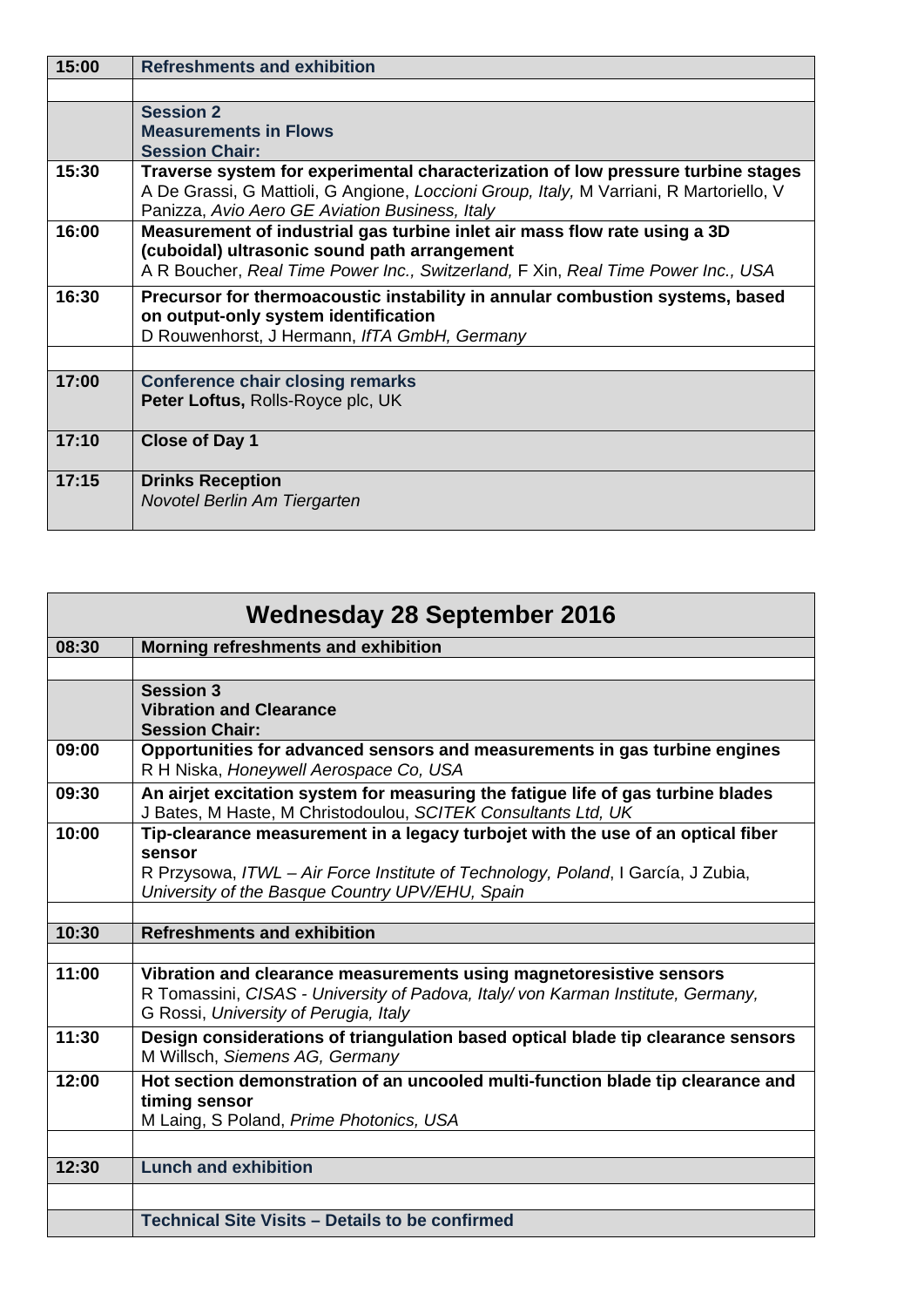| 13:15 | <b>Transport to depart</b>              |
|-------|-----------------------------------------|
| 14:15 | <b>Technical site visit to commence</b> |
| 16:00 | <b>Transport to return to hotel</b>     |
|       |                                         |
| 17:00 | Close of day 2                          |
| 19:00 | <b>Conference Dinner</b>                |
|       | <b>Capt Schillow Restaurant</b>         |

| <b>Thursday 29 September 2016</b> |                                                                                                |  |
|-----------------------------------|------------------------------------------------------------------------------------------------|--|
| 08:30                             | Morning refreshments and exhibition                                                            |  |
| 09:00                             | Keynote:                                                                                       |  |
|                                   |                                                                                                |  |
|                                   |                                                                                                |  |
|                                   | <b>Session 4</b><br><b>Control and Sampling</b>                                                |  |
|                                   | <b>Session Chair:</b>                                                                          |  |
| 09:30                             | A new method for intelligent sampling and storage of vibration waveforms                       |  |
|                                   | S J Sabin, SETPOINT Vibration, USA                                                             |  |
| 10:00                             | Siemens Digital Torque Sensor - Contact free and capable for multi-purpose<br>applications     |  |
|                                   | U Pfeifer, H G Brummel, Siemens AG, Germany                                                    |  |
|                                   |                                                                                                |  |
| 10:30                             | <b>Refreshments and exhibition</b>                                                             |  |
| 11:00                             | The efficiency enhancement in thermal power plant by controlling the combustion                |  |
|                                   | process                                                                                        |  |
|                                   | M M Omar, R A Rasoul, M S Zagloul, I Y El Adly, Arab Academy for Science and                   |  |
| 11:30                             | Technology, Egypt<br>Safe operation of combined cycle gas turbine and gas engine systems using |  |
|                                   | hydrogen rich fuels                                                                            |  |
|                                   | K Moodie, W Rattigan, B Ewan, Health and Safety Laboratory, UK, M Christodoulou,               |  |
|                                   | <b>SCITEK Consultants Ltd, UK</b>                                                              |  |
| 12:00                             | <b>Standards Committee meeting (TITLE TBC)</b>                                                 |  |
|                                   |                                                                                                |  |
|                                   |                                                                                                |  |
| 13:00                             | <b>Lunch and exhibition</b>                                                                    |  |
|                                   |                                                                                                |  |
|                                   | <b>Session 5</b>                                                                               |  |
|                                   | <b>Temperature measurement and Harsh Environment Sensing</b><br><b>Session Chair:</b>          |  |
| 14:00                             | Fibre optical temperature sensor for potential gas turbine applications                        |  |
|                                   | R D Pechstedt, A Sposito, C Langton, Oxsensis Ltd, UK                                          |  |
| 14:30                             | Non-Intrusive pyrometer temperature measurements in a Siemens Industrial Gas<br><b>Turbine</b> |  |
|                                   | A Lantz, A Laendin, R Forsén, Siemens Industrial Turbomachinery AB, Sweden                     |  |
|                                   |                                                                                                |  |